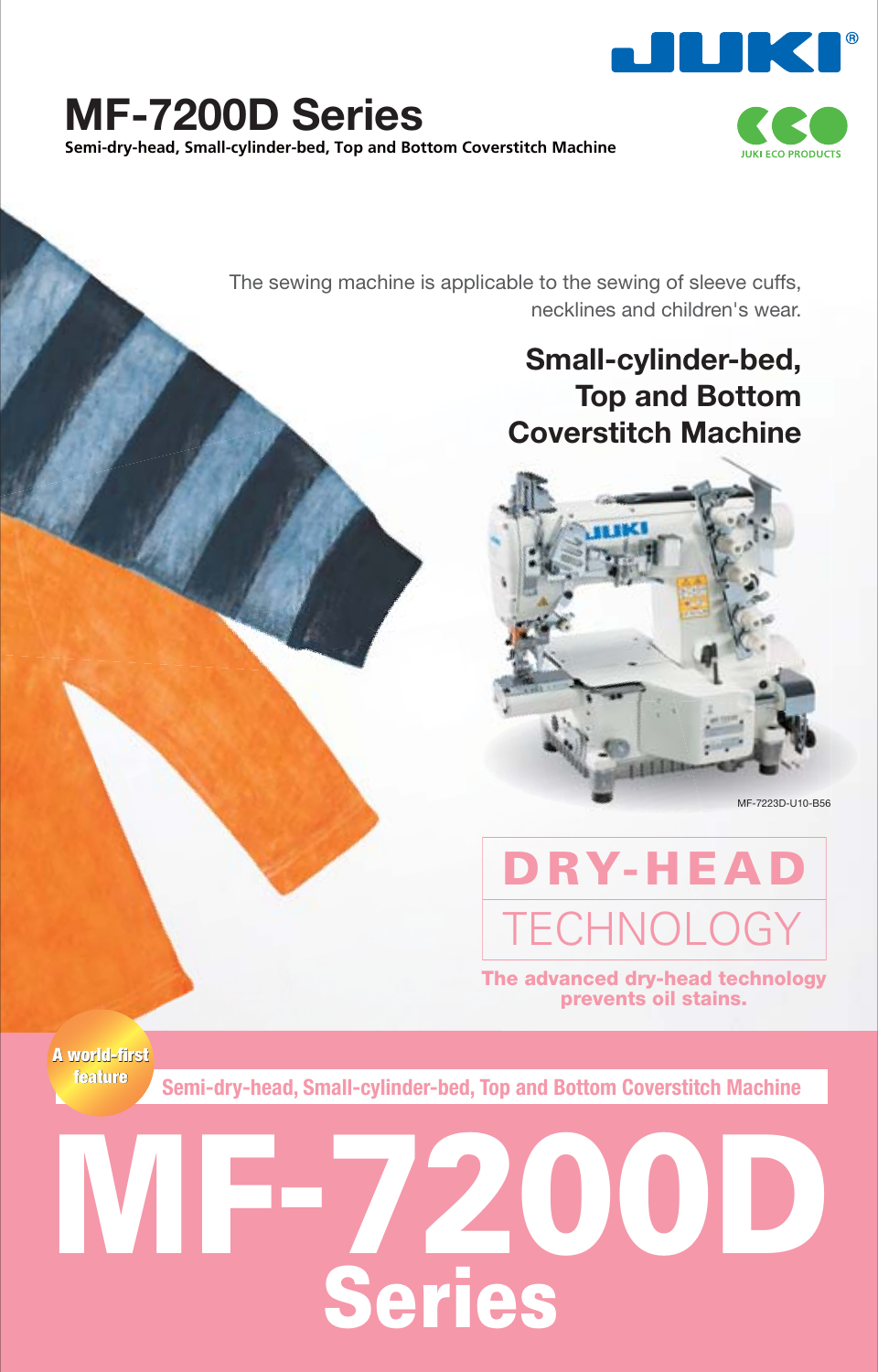Semi-dry-head, small-cylinder-bed, top and bottom coverstitch machine has been added to JUKI's product lineup. The small cylinder-bed and semi-dry head features have been achieved while placing priority on ease of use. The sewing machine supports comfortable "sewing" work.

> Cylinder Bed **Outer circumference**

Semi-dry-head, Small-cylinder-bed, Top and Bottom Coverstitch Machine

**MF-7200D Series**

*Cylinder Bed*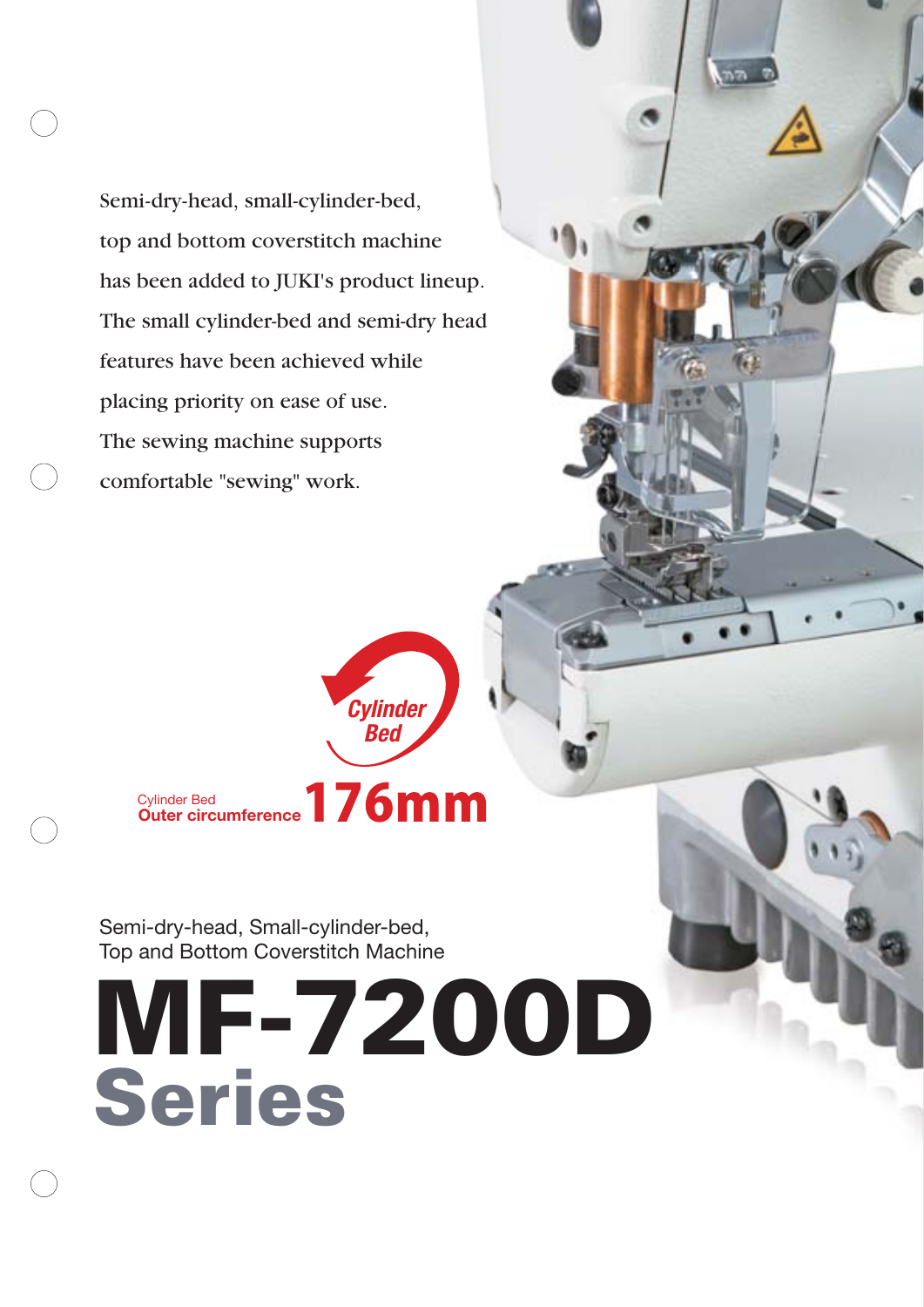



#### **The frame no longer requires oiling.**

Unlike the conventional models, the oiling mechanism inside the frame has been eliminated. As a result, oil does not leak from the needle bar, presser bar or spreader shaft.

#### **Dry-head technology has materialized a frame which does not need oiling.**

The needle bar mechanism and spreader mechanism have been applied with a special surface treatment. JUKI's unique special grease is used for lubrication. Grease-filled bearings have been adopted for the crank rod. These allow the machine's frame mechanism to demonstrate outstanding durability without being oiled.



#### **Environmental consciousness**

Since oil stains on sewing products are reduced, the quantity of the use of stain remover generally used in sewing plants can be reduced.

Dichlorofluoroethane (HCFC-141), which is generally used in oil stain cleaning fluid, is included in those chemicals which need to be reduced, as it is a substances that can harm the ozone layer.

**The cylinder has the industry's smallest diameter.**

#### **Outer circumference of the cylinder section is 176 mm!! \***

■ The outer circumference of the cylinder section has been reduced to 176 mm. This allows the sewing machine to easily sew conventionally hard-to-sew small-in-diameter tubular parts such as the sleeve cuffs of sportswear and ladies' cut-and-sewn wear and the necklines of children's wear. **A world-first feature**<br> **A world-first feature**<br> **A world-first feature**<br> **A** world-first feature and the model of model of model of model of model of model of model of the contribution contains and special states feature

\* Outer circumference measured at the needle entry section of the small cylinder bed type sewing machine

**The sewing machine has been designed to achieve ease of use, placing the highest priority on easy handling and placement of the material on the sewing machine.**

#### **Stress-free**

- The distance from the needle entry to the top end of the cylinder bed has been reduced to 36 mm, thereby facilitating the sewing and handling of the sharp curves of the armholes of children's wear.
- The cylinder length from its top end to the root has been increased to 65 mm, thereby ensuring easier sewing of the long sleeve cuffs of sweat shirts.
- Since the top end of the cylinder bed has been cut aslant, placement/removal of the material on/from the sewing machine is carried out with ease.





The front cover has been tilted and shifted to the right. As a result, the distance from the machine arm to the needle has been widened to increase ease of work.



MF-7223D-U10-B56

**Lineup**

#### **MF-7200D series**

**Semi-dry-head, Small-cylinder-bed, Top and Bottom Coverstitch Machine**

### **MF-7200D/UT42 series**

**Semi-dry-head, Small-cylinder-bed, Top and Bottom Coverstitch Machine with Electromagnetic Type Top and Bottom Thread Trimming Device**

### **MF-7200D/UT45 series**

**Semi-dry-head, Small-cylinder-bed, Top and Bottom Coverstitch Machine with Pneumatic Type Top and Bottom Thread Trimming Device**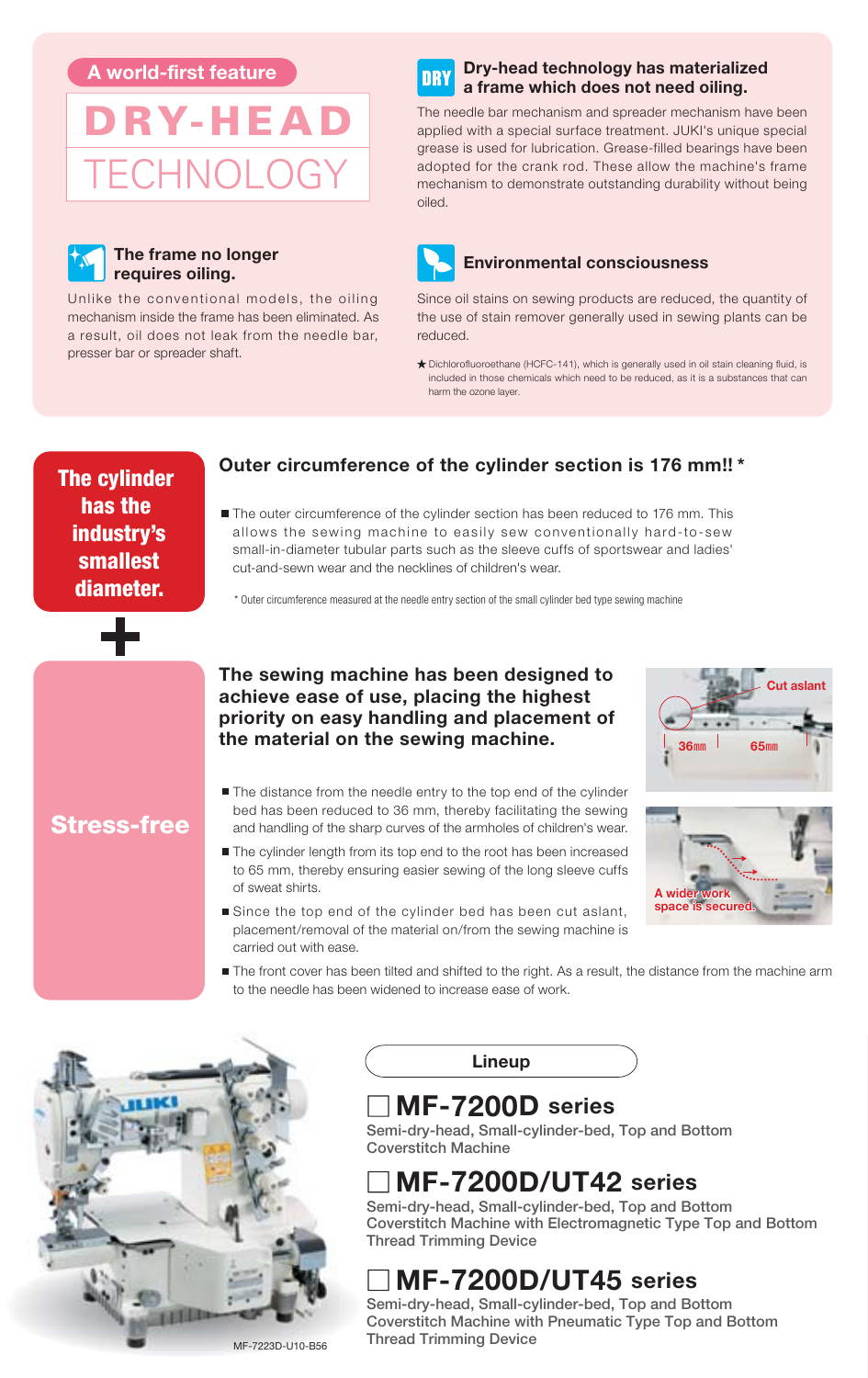#### **The sewing machine comes with new mechanisms which contribute to an added energy-saving effect and user-friendliness.**

#### **Timing Belt Drive(TBD)**

The sewing machine has adopted the timing-belt drive method to achieve sewing without any loss of driving force.

Belt abrasion powder which can stain the product is no longer produced. Setup of the conventional belt is troublesome, but now easier setup of the belt is

also achieved by the adoption of the timing belt.

In addition, the motor size has been reduced to achieve energy-saving.

Power consumption

#### **Comparison of power consumption**

**SC-921A • Timing Belt Drive (MF-7200D/UT42/TBD)**

**SC-510 • V-Belt Drive (MF-7800D/UT22/Servomotor)**



\*When the MF-7200D/UT42/TBD/SC-921A runs under the energy-saving mode.

#### **SC-921A/CP-18B**

#### **The new model control box and the new model control panel**

The new model control box SC-921A has been newly developed. The control box is resistant to voltage fluctuations, noise and vibration.

The new model control box is provided with an energy-saving mode for the first time in a control box for sewing machines. It reduces power consumption during standby time when the motor is not rotating.

The new model operation panel, CP-18B has been adopted. The CP-18B is installed with a product support function.

#### ■**Output control function**

- Target No. of products display mode
- Target-actual result difference display mode

#### ■**Operation measuring function**

- Sewing machine availability display mode
- Pitch time display mode
- Average speed of stitch display mode

\* The timing belt drive method and SC-921A/CP-18B have only been adopted by the sewing machine series provided with a thread trimmer (UT42, UT45).



**Reduced by 10%**

The MF-7200D/UT45 Series (with pneumatic type top and bottom automatic thread trimming device) and the MF-7200D Series(without automatic thread trimmer) are also a JUKI ECO PRODUCTS certified product

#### **Simple adjustment and comfortable work**

#### The machine comes with diverse and trouble-free functions in consideration of the shop-floor.

#### **Micro-lifter mechanism**

Elastic material or delicate material can be sewn with the presser foot kept slightly raised.This effectively helps reduce the degree of slippage, warpage and damage of the material.



#### **Differential-feed micro-adjustment mechanism**

It is possible to finely adjust the differential feed amount to a best-suited value for the material to be used. In addition, the differential feed ratio remains the same even when the stitch length is changed.





#### **Stitch length adjusting mechanism**

Stitch pitch (stitch length) can be adjusted with ease simply by turning the stitch dial.



#### **Auxiliary cover**

The bed seat has been provided as standard with the auxiliary cover.

By using this cover, the sewing machine is not only applicable to the sewing of tubular products, but also to a broad range of processes, as in the case of the sewing machines with a flat bed. In addition, the top-loading binder can be installed with ease.

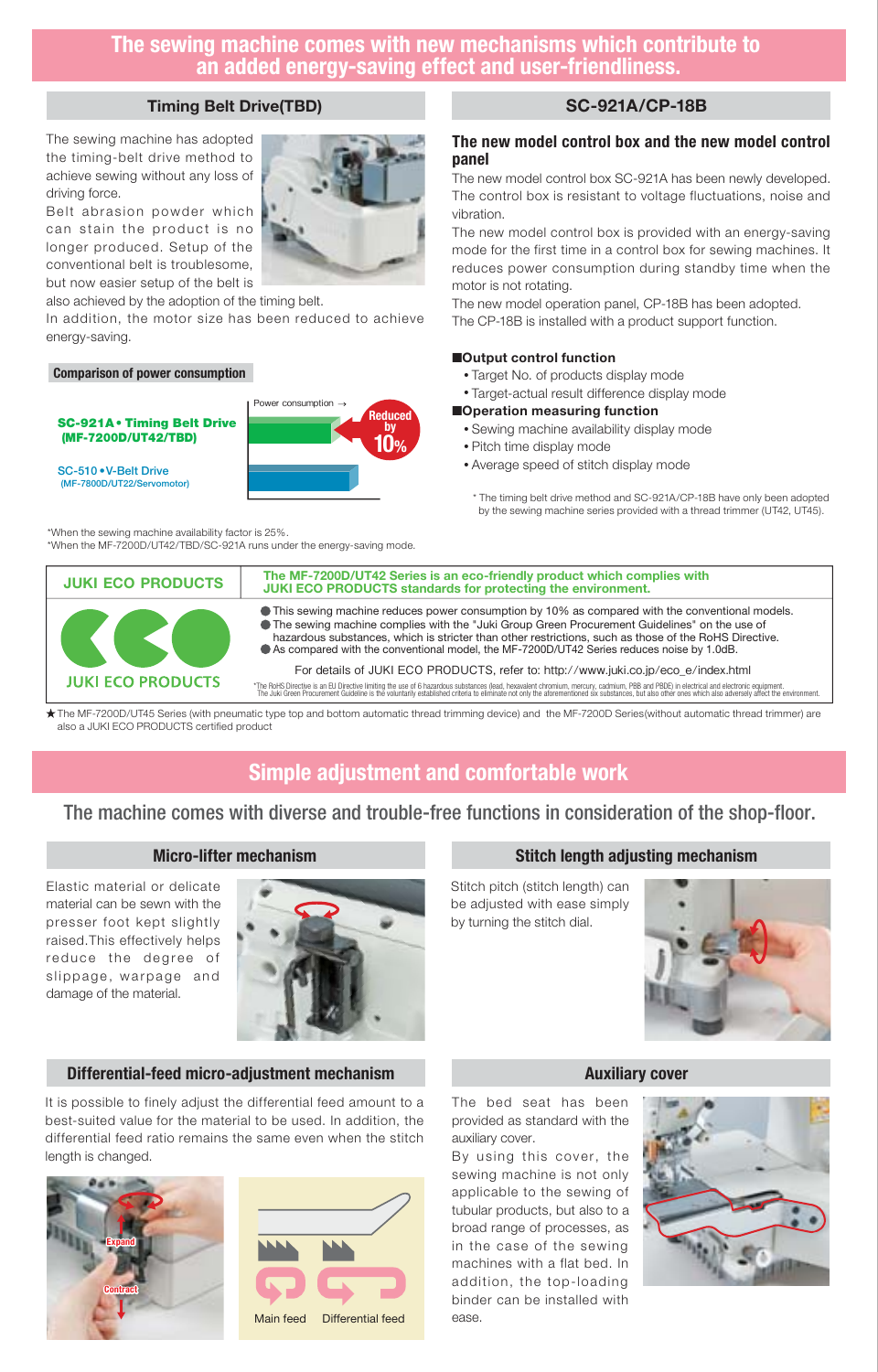## U10 Universal type **K10** For covering

The machine can be used for the hemming process of the sleeves and bottoms of T-shirts and for the covering process for sportswear and knitwear.It is a basic one which can be used for a broader range of processes independently.



The sewing machine supports

hemming and covering (single-side bent and flattening) by the use of the guide supplied with the unit.





folding over<br>
overlock seams



flattening out overlock seams

This model is best suited to the covering processes for polo shirts, sportswear and knit outers, etc.

The sewing machine has been provided as standard with an exclusive gauge (throat plate, feed dog) and guide for flattening. The sewing machine is also



supplied with a guide for covering (folding over overlock seams) and a hemming guide (excluding the throat plate) as accessories.

#### **Three guides supplied with the U10. Caulde to be changed between the U10 and K10**

| Model name                                        |   | U10      |          | K10 (flattening out overlock seams) |          |  |
|---------------------------------------------------|---|----------|----------|-------------------------------------|----------|--|
| Needle gauge                                      |   | 5.6mm    | 6.4mm    | 5.6mm                               | 6.4mm    |  |
| Throat plate<br>'tonque shape<br>of throat plate* | B | 40086230 | 40090240 | 40086242                            | 40086241 |  |
|                                                   | D | 40086227 | 40090245 | (B type only)                       |          |  |
| Main feed dog                                     |   | 40086228 |          | 40086231                            |          |  |
| Differential-feed dog                             |   | 40086229 |          | 40090243                            |          |  |

 $\bigstar$  To change the type of sewing machine to a different one, the appropriate throat plate, main feed dog and differential feed dog should be purchased.

\* For the shape of the throat plate, B type is standard. The D type throat plate allows the needle thread to stretch moderately.

#### **List of subclass**

| MF-7200D SUBCLASS              | Seam | Model No.        | Number of<br>needles | ူ<br>Number of<br>threads | $\overline{\phantom{0}}$<br>$\blacksquare$<br><b>Needle</b><br>gauge (mm) | <b>Stitch length</b><br>(mm)                 | $\frac{1}{2}$<br><b>Differentialfeed</b><br>ratio |
|--------------------------------|------|------------------|----------------------|---------------------------|---------------------------------------------------------------------------|----------------------------------------------|---------------------------------------------------|
| <b>U10</b>                     |      | MF-7223D-U10-B56 | 3                    | 5                         | 5.6                                                                       | Maximum 4.2mm<br>Possible by<br>adjustment / | $1:0.8 \sim 1:1.8$                                |
| Universal type<br>(basic type) |      | MF-7223D-U10-B64 | 3                    | 5                         | 6.4                                                                       |                                              |                                                   |
| <b>K10</b><br>For covering     |      | MF-7223D-K10-B56 | 3                    | 5                         | 5.6                                                                       |                                              |                                                   |
|                                |      | MF-7223D-K10-B64 | 3                    | 5                         | 6.4                                                                       |                                              |                                                   |

#### **Device**

## **UT42 UT45**

**Electromagnetic type top and bottom thread trimming device/Auto-lifter**

It is an electromagnetic type automatic thread trimming device/auto-lifter. The machine does not need an air compressor to achieve easy layout changing.



MF-7223D-U10-B56/UT42 MF-7223D-K10-B56/UT45

#### **Pneumatic type top and bottom thread trimming device/Auto-lifter**

It is a pneumatic automatic thread trimming device/auto-lifter.

Since the automatic lift of the presser foot and automatic thread trimming can be activated by depressing the pedal, work efficiency is dramatically increased.



#### **Compressed air / Air consumption (sewing machine with UT45)**

By using an air blow type wiper nozzle (supplied as an accessory), the needle thread can be blown upon thread trimming at the end of bottom coverstitching.



Air blow type wipe

| Air blow<br>type wiper | <b>Compressed</b><br>air MPa | Air consumption<br>dm <sup>3</sup> /min (ANR) |
|------------------------|------------------------------|-----------------------------------------------|
|                        | 0.5                          | $^{\prime}$                                   |
|                        |                              | 182                                           |